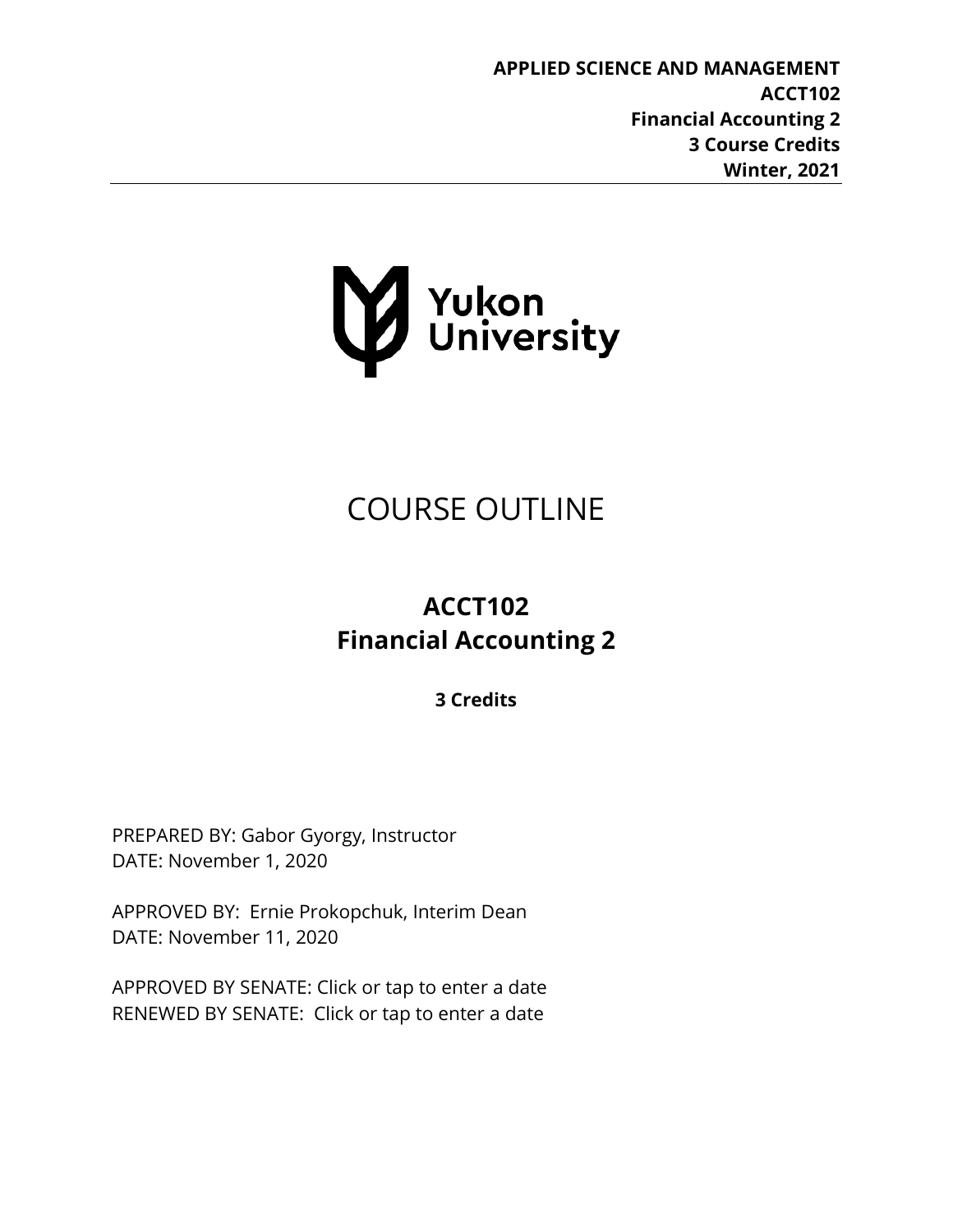



This work is licensed under the Creative Commons Attribution-NonCommercial-ShareAlike 4.0 International License. To view a copy of this license, visit http://creativecommons.org/licenses/by-nc-sa/4.0/.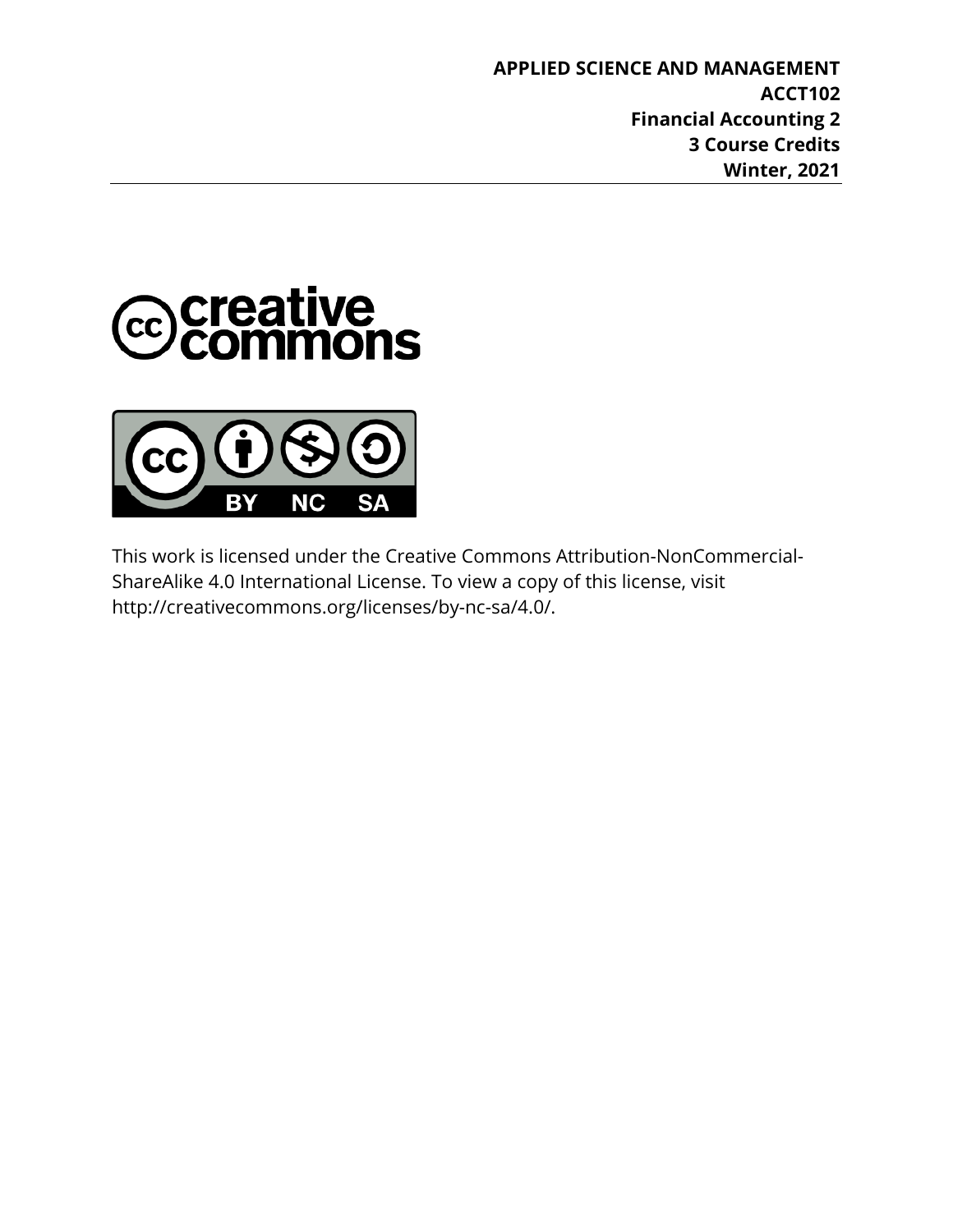#### **FINANCIAL ACCOUNTING 2**

| <b>INSTRUCTOR:</b>                | Gabor Gyorgy      | <b>OFFICE HOURS:</b> | Monday, 10 -<br>11:00, online |
|-----------------------------------|-------------------|----------------------|-------------------------------|
| <b>OFFICE</b><br><b>LOCATION:</b> | A2420             | <b>CLASSROOM:</b>    | Online                        |
| <b>E-MAIL:</b>                    | ggyorgy@yukonu.ca | TIME:                | $8:30 - 10:00$                |
|                                   |                   | <b>DATES:</b>        | Monday                        |

#### **COURSE DESCRIPTION**

Accounting 102 continues to build on the foundational concepts and skills introduced in Accounting 101. General topics include the study of capital assets, current and long-term liabilities including bonds, short-and long-term investments, partnership accounting, cash flow statements, and financial statement analysis, all within the context of International Financial Reporting Standards.

#### **PREREQUISITES**

ACCT101 or ACCT120 + 220 (from Office Admin Program)

#### **RELATED COURSE REQUIREMENTS**

None.

#### **EQUIVALENCY OR TRANSFERABILITY**

ACCT102 is BCCAT transferable and is accredited by the CPA as meeting the second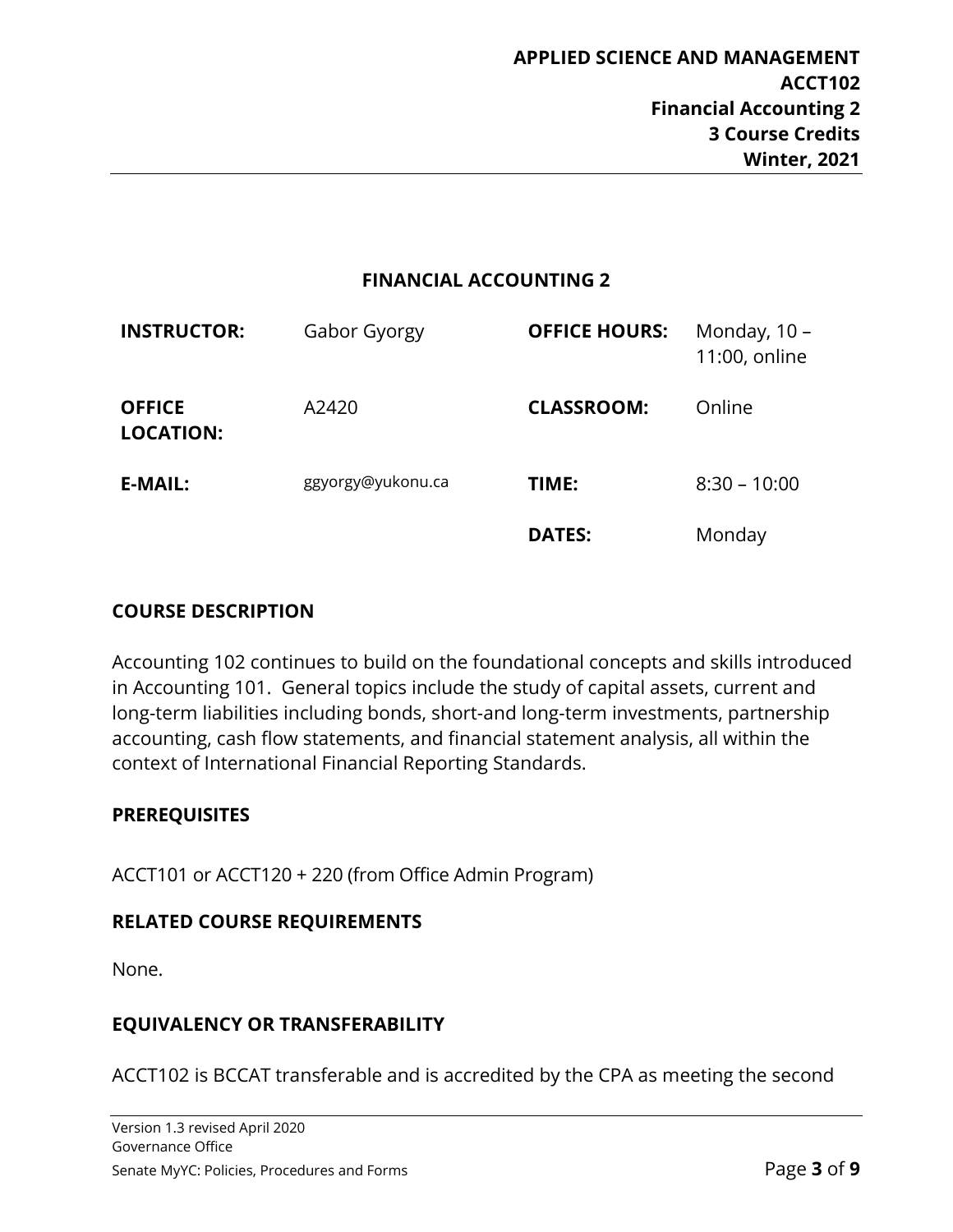half of their FA1 module.

# **LEARNING OUTCOMES**

Upon successful completion of the course, students will be able to:

- 1. Prepare common entries and financial statements for partnerships and corporations.
- 2. Record the acquisition and disposal of capital assets, as well as use three methods to calculate amortization on those assets.
- 3. Record basic changes in a corporation's stock and retained earnings.
- 4. Prepare all necessary entries to record the issuance, interest expense, amortization of premiums or discounts, and the redemption of bonds.
- 5. Understand how a corporation accounts for short- and long-term investments.
- 6. Prepare the Cash Flow Statement, and understand the importance of cash flow in a business.
- 7. Evaluate the financial health of a business using common ratios.
- 8. Work collaboratively to solve accounting problems.
- 9. Explore the dynamics of accounting processes as practiced in the north.

#### **COURSE FORMAT**

Course content will be presented through a blended approach of independent on-line study, and weekly online classes. Students will be required to attend each week's class having

- 1. completed all relevant readings
- 2. watched all relevant instructional videos
- 3. attempted the suggested study exercises.

Classes will be taught on the assumption that students are fully prepared for class and are thus familiar with the necessary content for the week. As such, most of the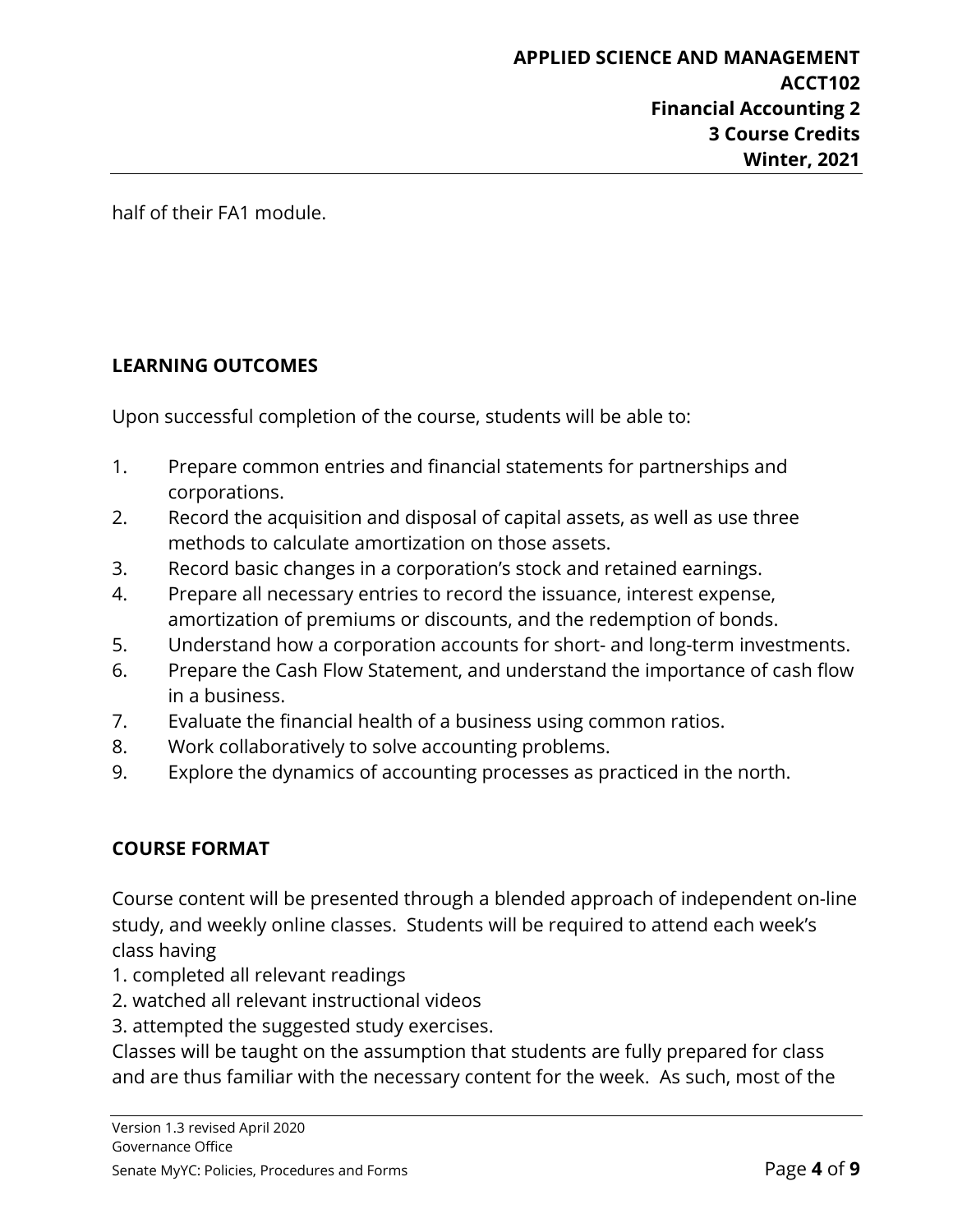on-line class time will be devoted to hands-on application of course theory through guided problem solving.

When studying, students are responsible for correcting their own work. Solutions to all the suggested end of chapter questions will be posted to the course website. When completing readings, students can focus their energies by only covering those chapter sections that relate to specified learning objectives.

If you require additional assistance, the Instructor is available to all students during his scheduled office hours after class. Students are encouraged to make an appointment during these times. A short zoom meeting or phone call is often sufficient to clear up a problem area.

# **ASSESSMENTS**

There will be ten on-line tests, and a final exam, all of which must be completed by the scheduled time. Each test will be timed. The exam will be 3 hours. The final exam is cumulative.

If you must miss the exam (for an acceptable reason), it is your responsibility to reschedule an alternative date *before* your planned absence.

Examples of acceptable (valid) reasons for missing the exam include personal illness (supported by a doctor's note) or absence required by your employer (supported by a letter from your employer). If you miss the exam, there will be a 10% per day penalty applied, beginning immediately after class.

#### **EVALUATION**

| Tests (10 tests; 6% each) | 60% |
|---------------------------|-----|
| Final Exam                | 40% |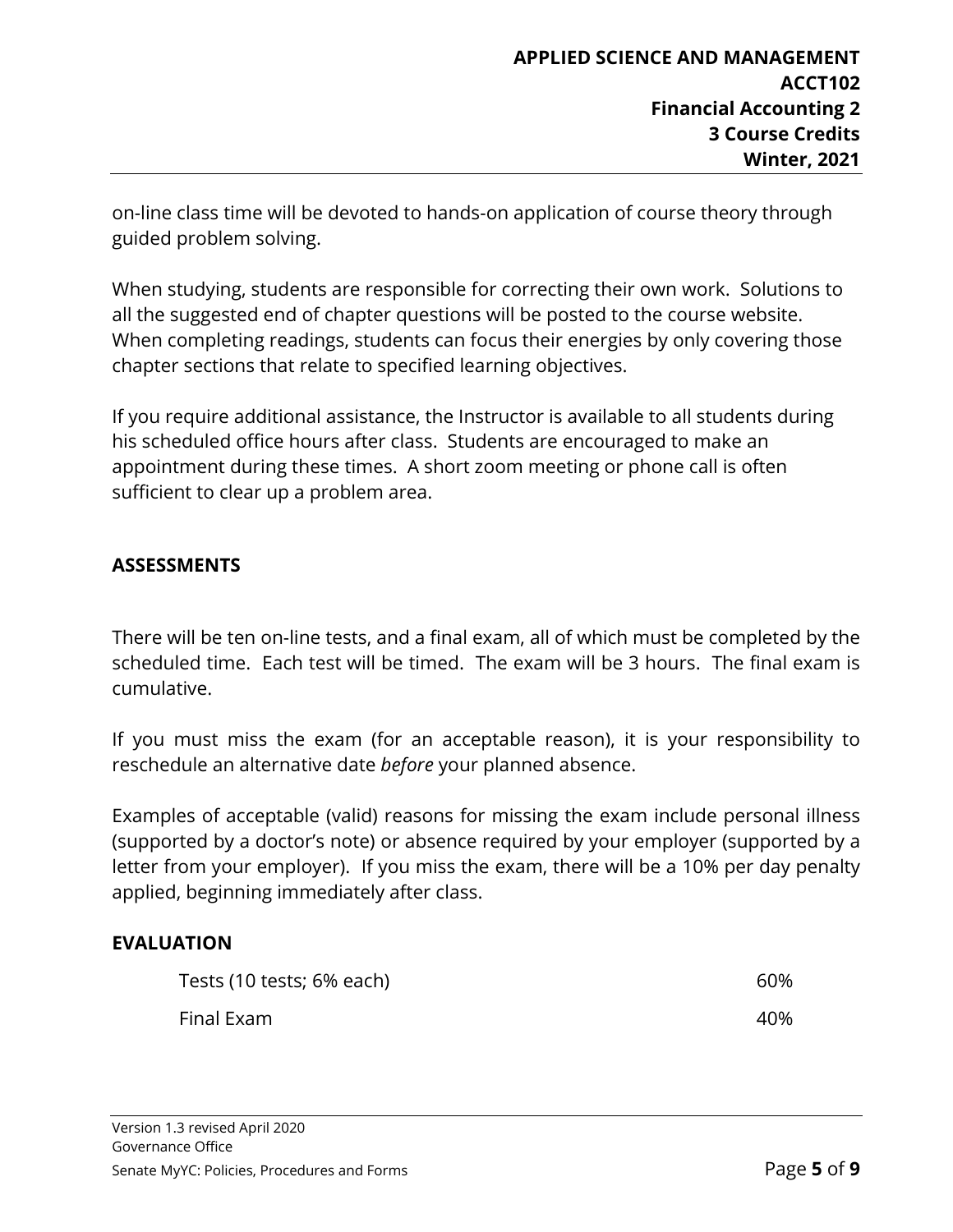Total Marks 100%

# **TEXT AND MATERIALS**

The mandatory text for the course is:

Larsen & Dieckmann, Fundamental Accounting Principles, Volume 2, Sixteenth Canadian Edition*,* McGraw-Hill Ryerson Limited, 2019.

# **ACADEMIC AND STUDENT CONDUCT**

Information on academic standing and student rights and responsibilities can be found in the current Academic Regulations that are posted on the Student Services/ Admissions & Registration web page.

# **PLAGIARISM**

Plagiarism is a serious academic offence. Plagiarism occurs when a student submits work for credit that includes the words, ideas, or data of others, without citing the source from which the material is taken. Plagiarism can be the deliberate use of a whole piece of work, but more frequently it occurs when students fail to acknowledge and document sources from which they have taken material according to an accepted manuscript style (e.g., APA, CSE, MLA, etc.). Students may use sources which are public domain or licensed under Creative Commons; however, academic documentation standards must still be followed. Except with explicit permission of the instructor, resubmitting work which has previously received credit is also considered plagiarism. Students who plagiarize material for assignments will receive a mark of zero (F) on the assignment and may fail the course. Plagiarism may also result in dismissal from a program of study or the University.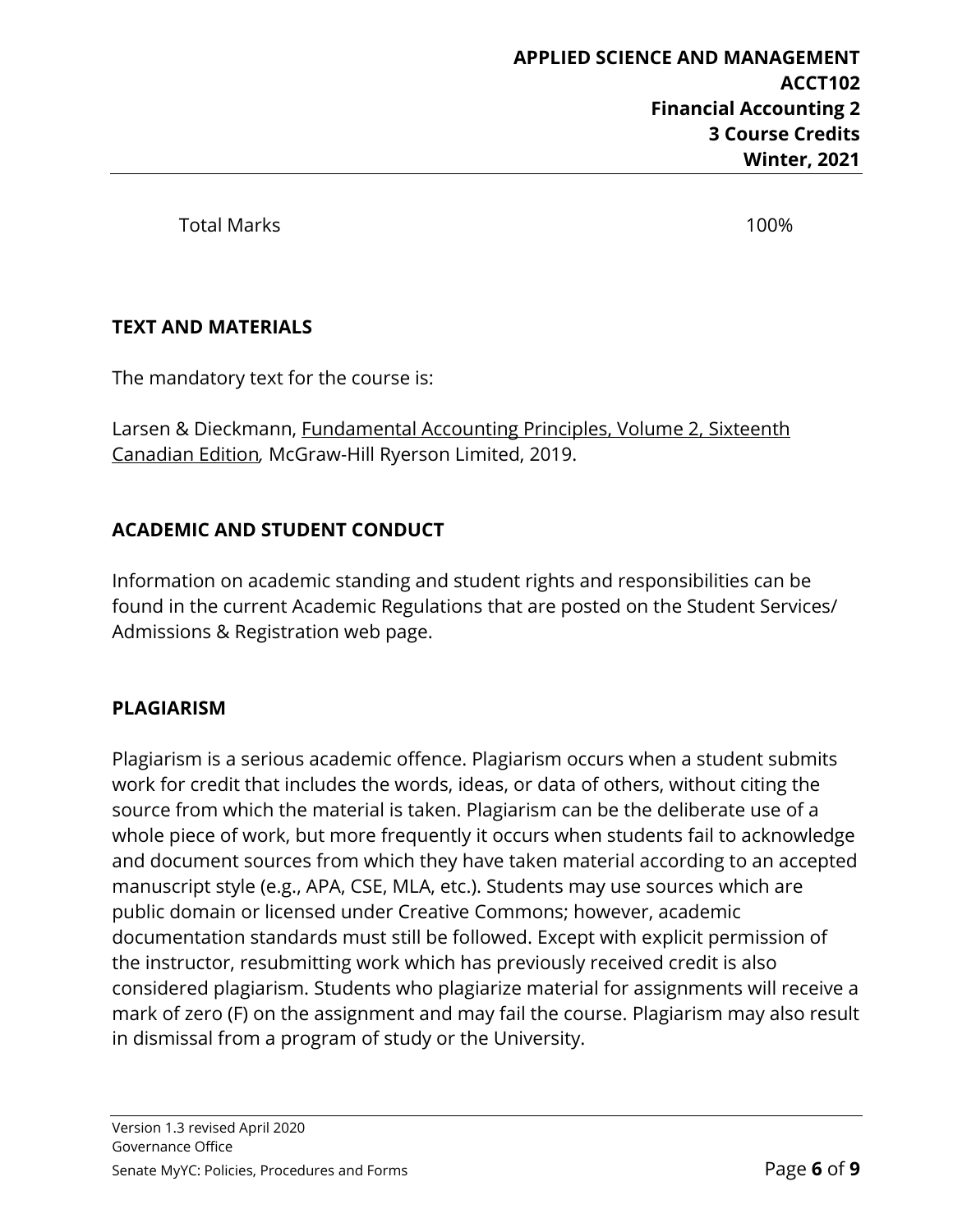#### **PROFESSIONAL CONDUCT**

Students are expected to behave in a respectful and courteous manner during class, as is required in any workplace. This includes turning off all personal communication devices, and actively listening while others are talking. Students who fail to demonstrate professionalism in the classroom and/or exhibit distracting/disrupting behaviours will be asked to leave.

#### **YUKON FIRST NATIONS CORE COMPETENCY**

Yukon University recognizes that a greater understanding and awareness of Yukon First Nations history, culture and journey towards self-determination will help to build positive relationships among all Yukon citizens. As a result, to graduate from ANY Yukon University program, you will be required to achieve core competency in knowledge of Yukon First Nations. For details, please see www.yukonu.ca/yfnccr.

#### **ACADEMIC ACCOMMODATION**

Reasonable accommodations are available for students requiring an academic accommodation to fully participate in this class. These accommodations are available for students with a documented disability, chronic condition or any other grounds specified in section 8.0 of the Yukon University Academic Regulations (available on the Yukon University website). It is the student's responsibility to seek these accommodations. If a student requires an academic accommodation, they should contact the Learning Assistance Centre (LAC) : lac@yukonu.ca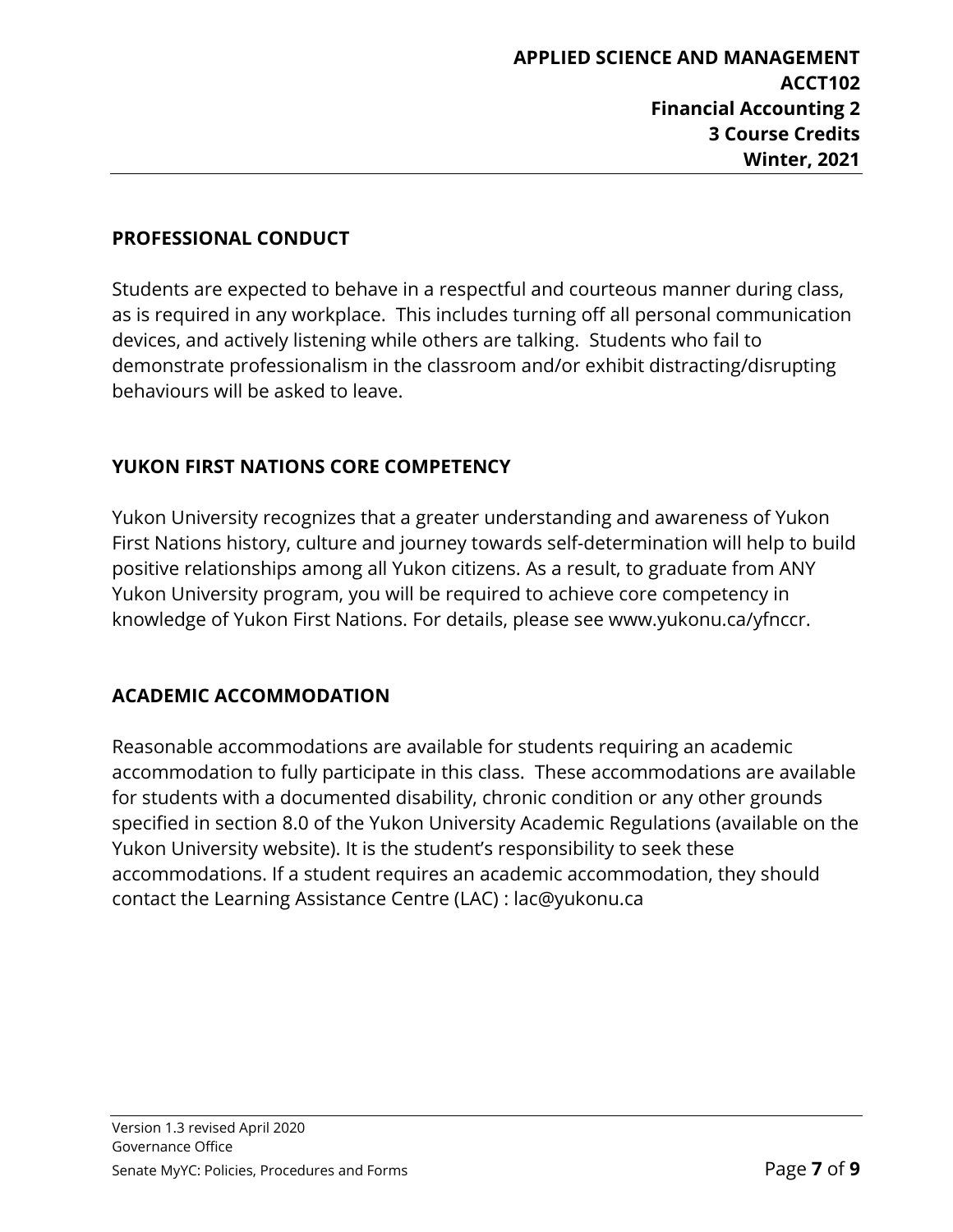# **APPLIED SCIENCE AND MANAGEMENT ACCT102 Financial Accounting 2 3 Course Credits Winter, 2021**

#### **COURSE OUTLINE**

| <b>Date</b> | <b>Chapter</b> | <b>Topic</b>                  |
|-------------|----------------|-------------------------------|
| Jan. 4      | Introductio    |                               |
|             | n              |                               |
| Jan. 11     | 9              | Property, Plant and Equipment |
|             |                | and Intangible Assets         |
| Jan. 18     | 9              | Property, Plant and Equipment |
|             |                | and Intangible Assets         |
| Jan. 25     | 10             | <b>Current Liabilities</b>    |
| Feb. 1      | 11             | Partnerships                  |
| Feb. 8      | 12             | Organization and Operation of |
|             |                | Corporations                  |
| Feb. 15     | 13             | Corporate Reporting: Income,  |
|             |                | Earnings per Share, and       |
|             |                | <b>Retained Earnings</b>      |
| Mar. 1      | 14             | Bonds and Long Term Notes     |
|             |                | Payable                       |
| Mar. 8      | 14             | Bonds and Long Term Notes     |
|             |                | Payable                       |
| Mar. 15     | 15             | Investments and International |
|             |                | Accounting                    |
| Mar. 22     | 16             | Reporting and Analyzing Cash  |